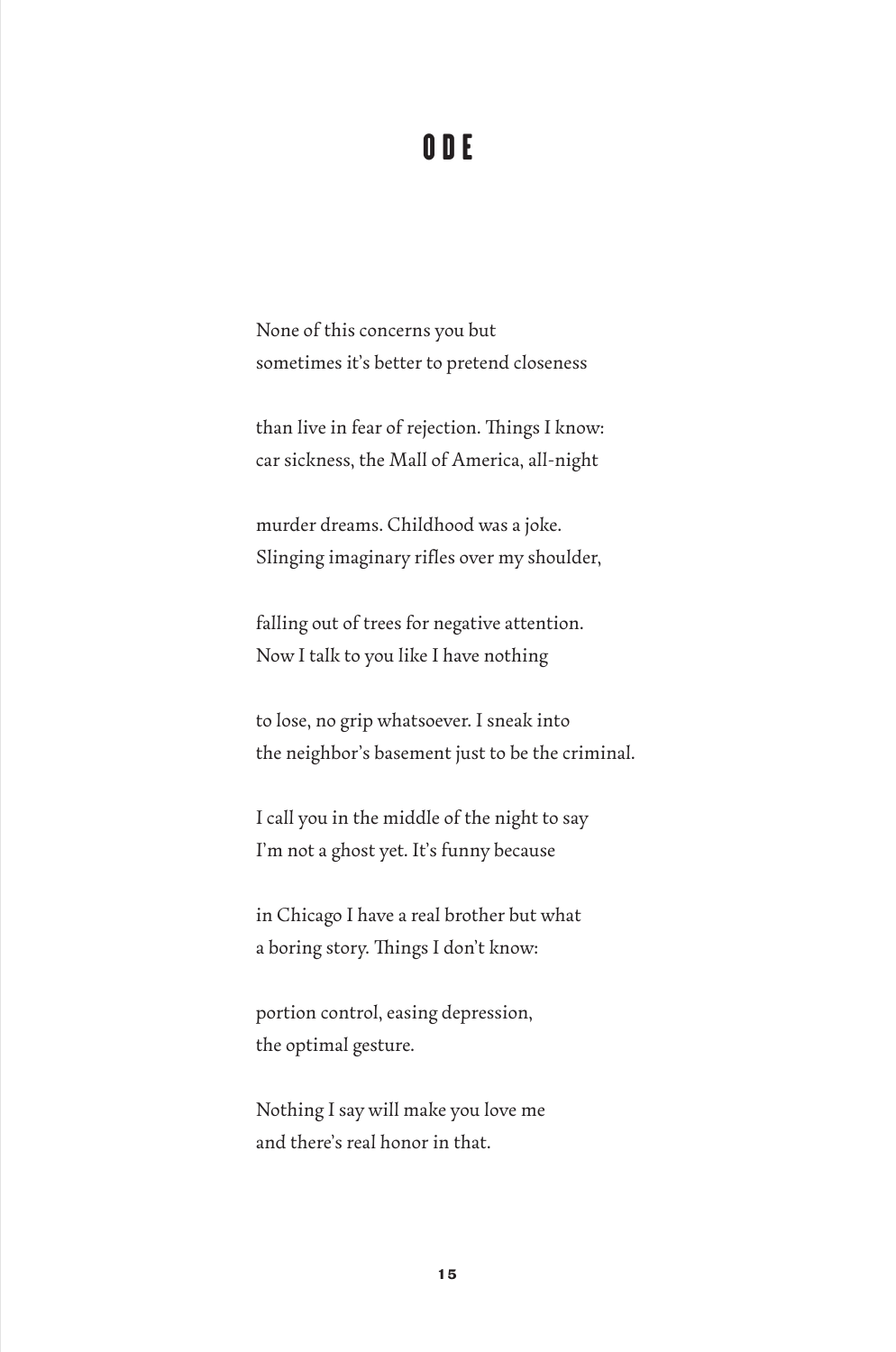## NOTES ON GLORY

Chalk outlines on the front lawn. This bowling alley destroyed by mistake. Determining what's worthwhile in a blizzard which is time. Some words don't sound how they are: ask me later. Ask me about how twins are made. To climb trees without touching them: an ill-fated task. Real triangulation takes some practice. Our hearts need better structure. A different forum for circling around. There are no empires on a frozen continent. We are not training for much. In the fog may be a small hint of something. An artifact to yell into. The evidence says your theories are important. You are a serious specimen. Get into this sailboat. Hold this baby.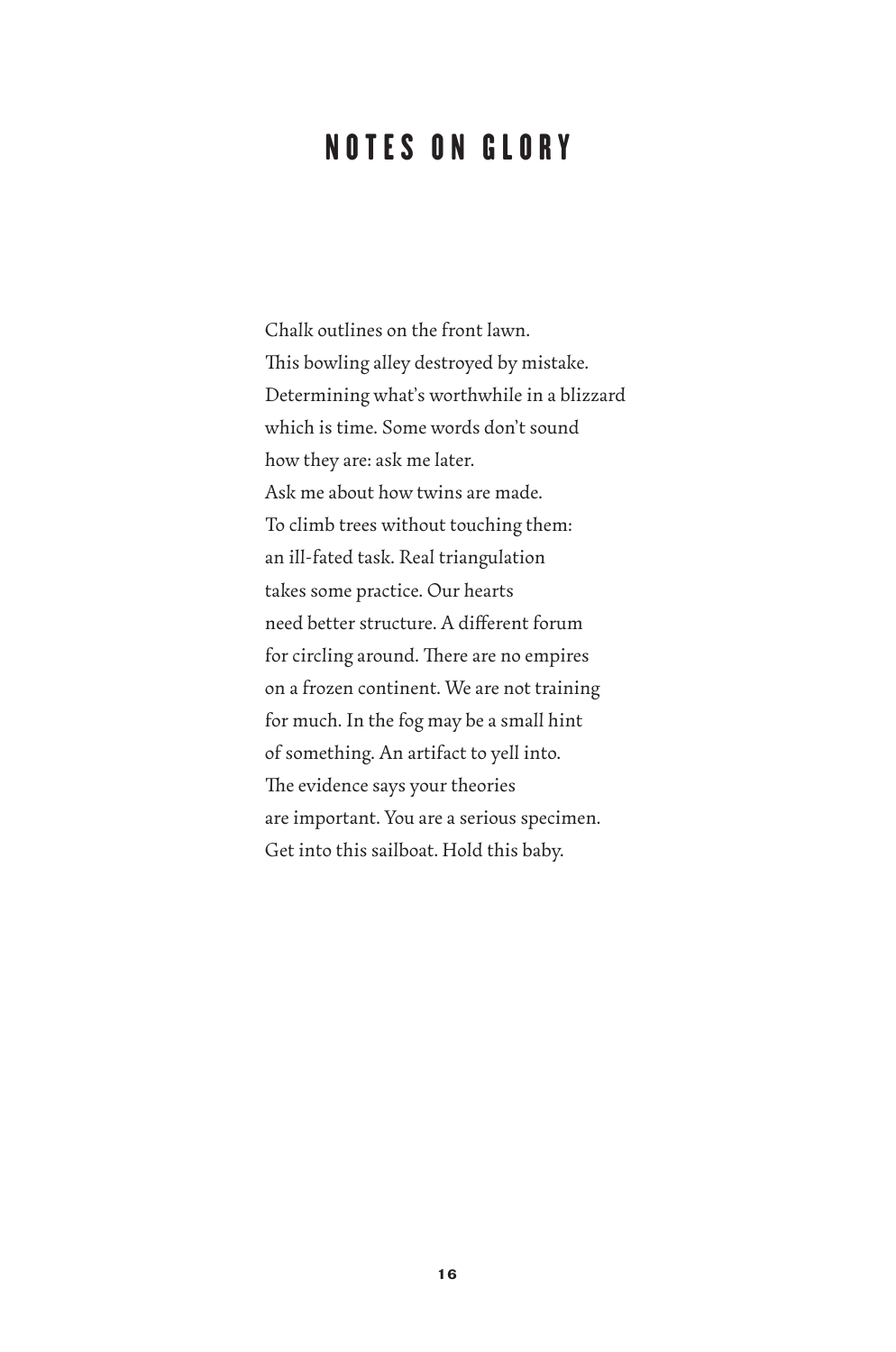## **MODES OF LIVING I FAWN OVER** BUT BRACE FOR WINTER

I want to be the type to gun for things but it's not clear how to map my progress. It feels like standing outside a collapsing factory and thinking about Antarctic France. It's like moving through a doomed sequence of going to the movies without compassion. There is a clot in my central system. Few things circle the way I do when I'm being a hurricane of love. Today in a show of bravery I will take a tuning fork and annihilate every masterpiece. I will make a certain crescendo as I translate history into something worse.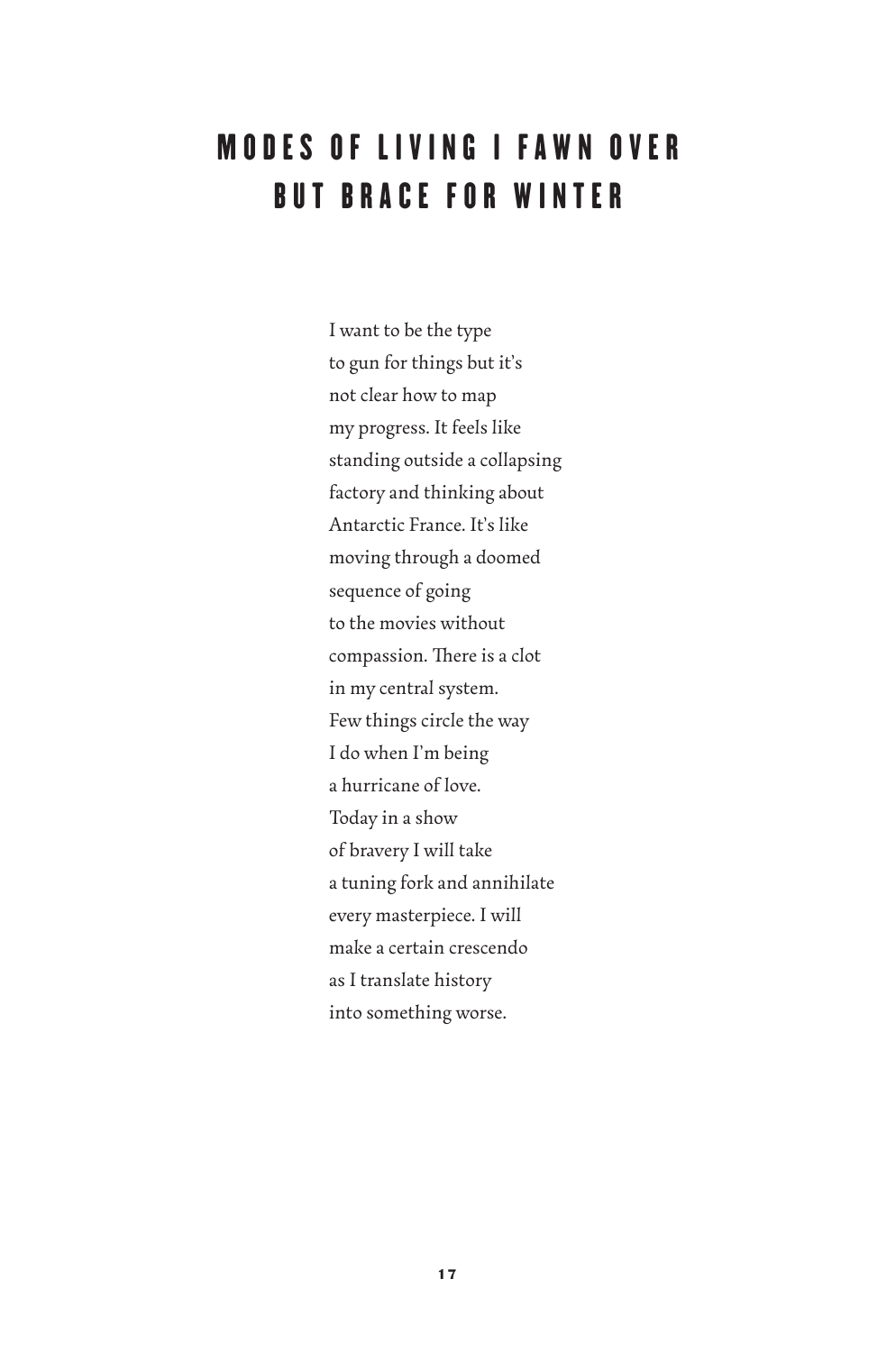## WORLD'S TINIEST EARTHQUAKE

I'd like to say what's been said and say it better. Break

accountability exactly open. When faced with an ultimatum

I choose the most destructive force, haul everyone onto the lawn just

to get tough. Please trust me. Once in a storm I strapped myself

to a tree and felt communion with my insides, how all of it buzzed.

I've watched weather systems crush the most deserving places but

I can't say where. I'd like to trust what I know and someday will know.

I'd like a better bond with everyone if we glow so bright it lasts forever.

All these surges come and go and still I perform my baddest tricks,